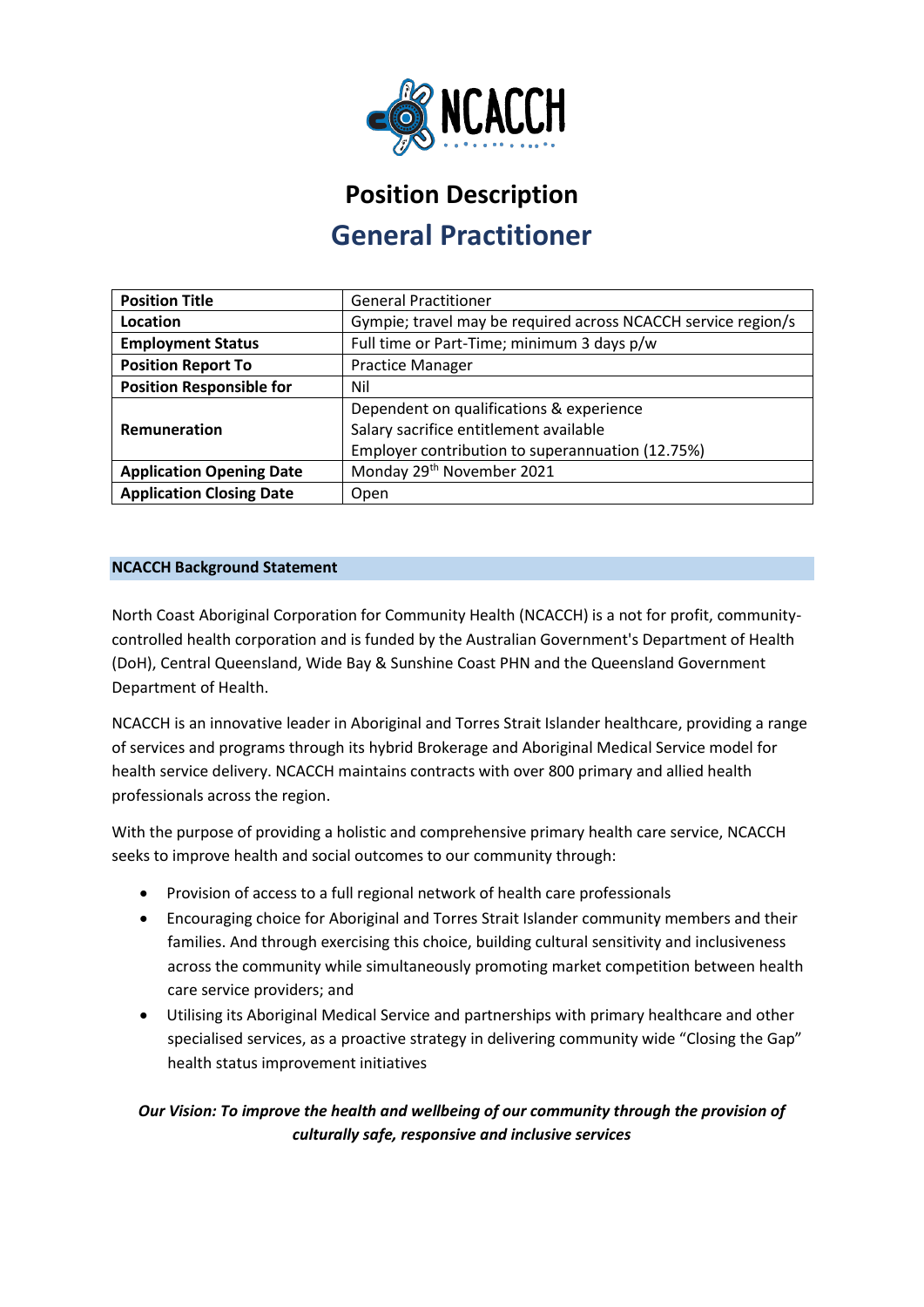#### **Purpose of the Position**

The position is responsible for participating in processes in conjunction with the Practice Manager and the Senior General Practitioner of the NCACCH Aboriginal Medical Service/s in which they work, and to provide expertise in the delivery of comprehensive primary health care services. The position will contribute to clinical quality and safety and will foster a culture of organisational reflection and continuous quality improvement. The position will also be responsible for the provision of General Practitioner services to Aboriginal and Torres Strait Islander patients and their families as part of a multi-disciplinary team of medical and health staff, within the operational framework of an Aboriginal and Torres Strait islander community controlled health service.

The NCACCH General Practitioner is expected to operate with the highest level of integrity, accountability and professionalism in accordance with NCACCHs values and Code of Conduct. In addition, this position works closely with the Practice Manager and Senior General Practitioner to ensure NCACCHs business objectives are met through robust and effective support systems and activities to support continuous improvement through encouraging innovation and best practice, within NCACCHs current quality management systems.

#### **Selection Criteria**

#### **Essential:**

- Minimum three years post graduate experience in a primary care setting or similar
- Eligibility to obtain provider number/s in the required location/s
- Demonstrated clinical experience, in particular the ability to contribute to and support a medical/primary health care team and contribute to effectively planning and coordinating own and health team's workload to achieve results
- Demonstrated ability to ability to empathise, work and communicate sensitively and effectively with Aboriginal and Torres Strait Islander people
- Ability to perform comprehensive patient assessments, plan, implement and evaluate clinical care and primary health care strategies, including appropriate investigations, treatment and referral
- Ability to contribute and motivate an effective team of clinicians, health professionals and other personnel in order to achieve identified outcomes
- Experience in contributing to compliance with 'best practice' approaches in clinical practice, clinical policies, systems and procedures
- Sound theoretical knowledge, practice skills and ethical behaviour
- Knowledge and demonstrated experience in the Medicare Benefits Schedule
- Demonstrated high-level computer skills, web-based programs and applications including Microsoft Office Suite and aptitude to learn other relevant software systems
- Strong administrative skills including the ability to prioritise competing work priorities, maintain accurate and legible records and meet targets and performance outcomes
- Strong interpersonal and communication skills with a focus on patient outcomes; including the ability to develop meaningful relationships whilst respecting traditional culture and values
- Demonstrated highly developed written and verbal communication skills with the ability to liaise with patients, internal and external stakeholders

# *Aboriginal and Torres Strait Islander applicants are strongly encouraged to apply*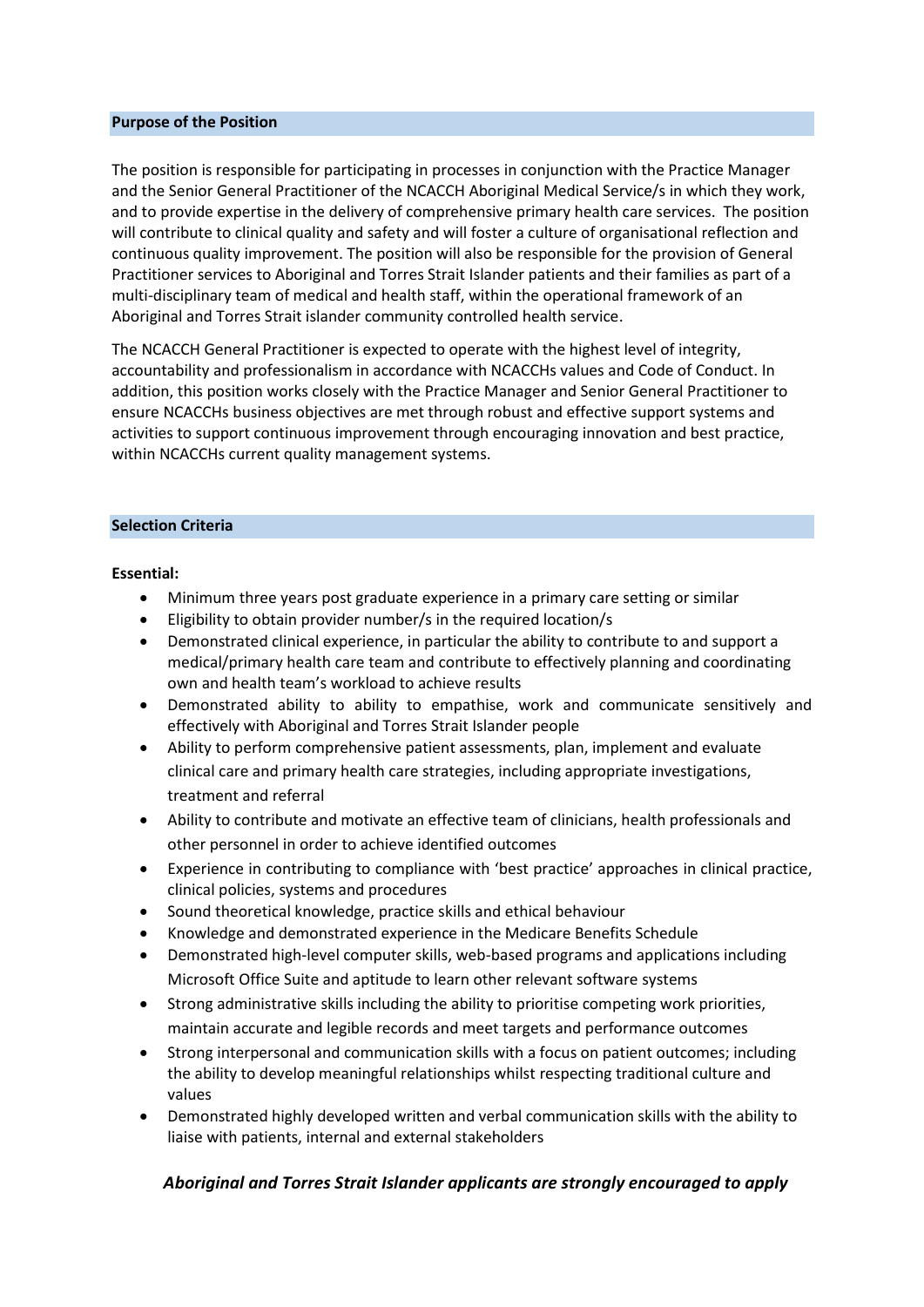# **Desirable:**

- Demonstrated knowledge and experience working with an electronic Patient Management System e.g. MMEX
- Strong connections to Aboriginal and Torres Strait Islander communities and stakeholders across the Gympie and/or Sunshine Coast regions
- High level understanding of the health, social and emotional wellbeing needs of Aboriginal and Torres Strait Islander people in rural, regional and urban settings
- Knowledge of local, state, and national health policies, resources, and organisations

## **Mandatory Qualifications/ Professional Registrations and Licences**

- Specialist GP recognition/vocational registration
- MBBS and unconditional registration with the Medical Board of Australia
- AHPRA Registration
- Current C Class Drivers Licence (QLD)
- Work out of normal hours of duty, including some week-ends, may be required
- Travel across the region may be required

## **Mandatory Vaccinations**

• Covid-19 vaccination (received prescribed number of doses)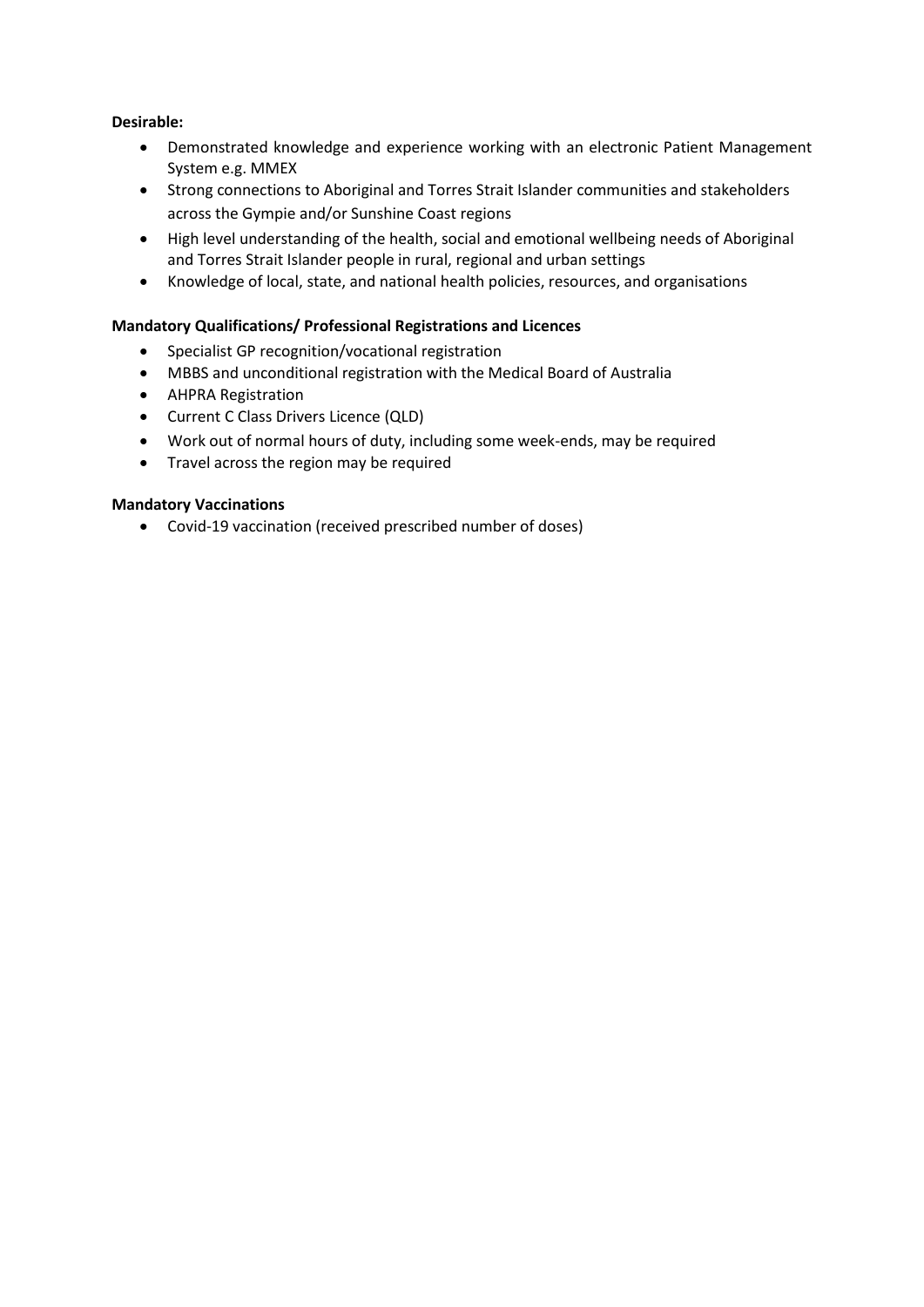#### **Duty Statement**

| <b>Position Title</b> | <b>General Practitioner</b> |
|-----------------------|-----------------------------|
| <b>Reviewed</b>       | 29 November 2021            |
| <b>Supervision</b>    | <b>Practice Manager</b>     |

#### **Summary of Duties**

In accordance with the relevant policies of NCACCH, the procedures developed under these policies, program guidelines and subject to directions of the Practice Manager and Senior General Practitioner, the General Practitioner will provide high quality services including assessment, examination, treatment and case management with the aim of improving the health and wellbeing of Aboriginal and Torres Strait Islander people.

In co-operation with and subject to direction of the Practice Manager and Senior General Practitioner, the General Practitioner shall carry out the following duties:

#### **Clinical Practice;**

- Provide clinical services to patients during hours of operation of the service, in keeping with accepted best practice standards
- Ensure that clinical care is in line with national ethical, legal and clinical standards of general practice care, as well as with regionally endorsed protocols and guidelines for delivery of care across the Gympie and surrounding region/s
- Contribute to the maintenance of high-quality information in electronic record systems, including the utilisation of patient information and recall systems to support individual patient care, identify population health needs and gaps in service delivery
- Establish and maintain strong linkages with other health providers in Gympie and surrounds to ensure optimum coordination of care and advocacy for the patient base
- Oversee the delivery of comprehensive preventive health assessments for patients across the age spectrum, and provide leadership for the multidisciplinary team in delivery of coordinated care planning for patients with complex chronic care needs
- Optimise uptake and income generation across the service through MBS billings
- Optimise referral pathways to specialist and allied health services for patients; work closely with the Practice Manager and service team to anticipate and identify opportunities for expanding access to these services for patients
- Prepare reports and legal summaries for government departments and other relevant agencies e.g. Work cover, Centrelink, etc. as required

#### **Quality Assurance/Improvement;**

- Participate and contribute to the safety and quality of clinical services delivered by the health team within the clinic
- Participate in the implementation and ongoing review and revision of a comprehensive clinical governance framework for the organisation
- Demonstrate commitment to the process of continuous quality improvement as an integrated aspect of service development and delivery
- Contribute to regular audit, feedback and quality improvement processes
- Attend and participate in regular meetings of the NCACCH GPs, and others as required
- Provide feedback to Practice Managers and Senior GP on clinical performance of health staff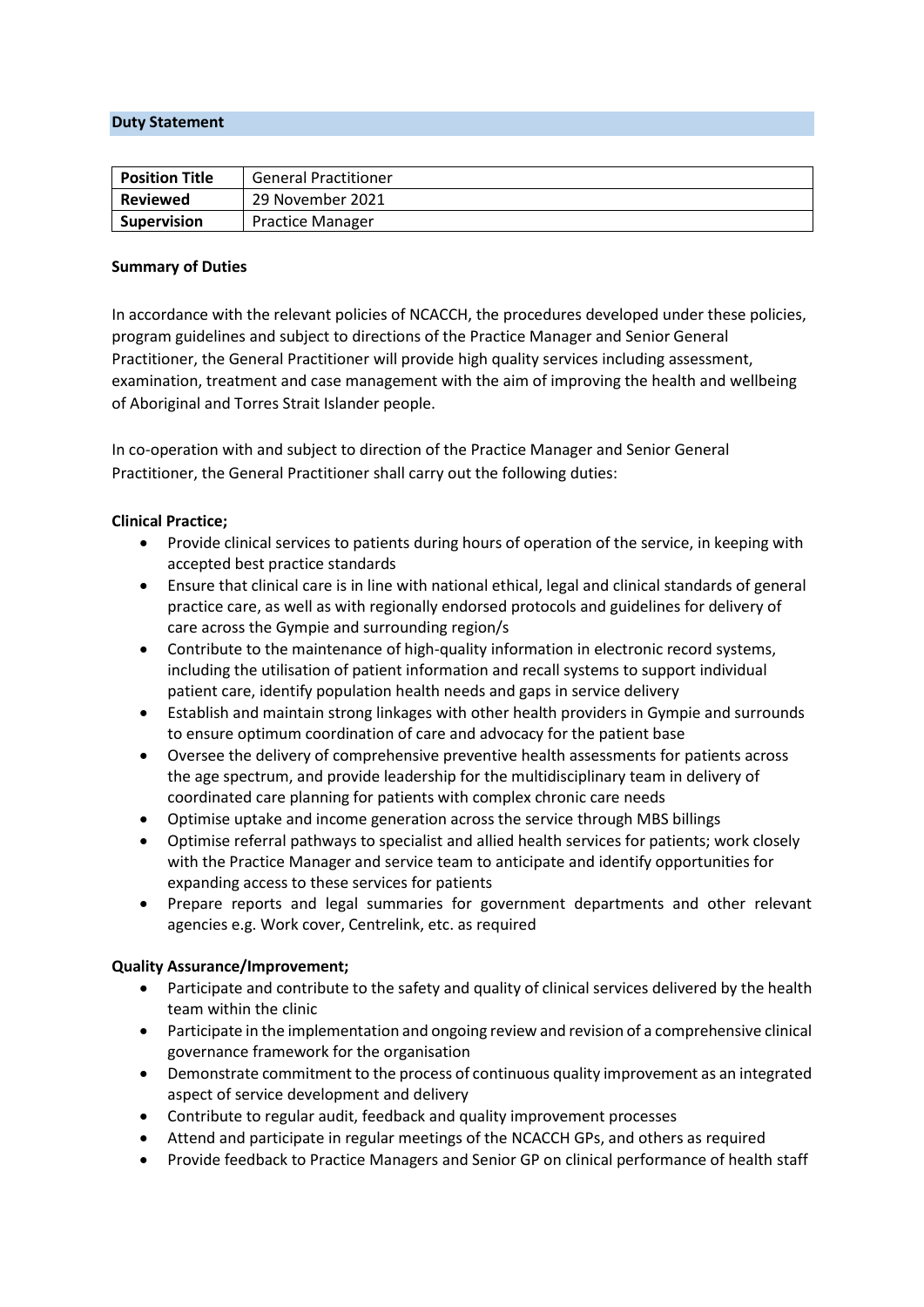- Ensure maintenance of own professional development including fulfillment of triennium PD requirements for upkeep of Vocational Registration
- Actively support and participate in activities required for obtaining and maintaining clinical and organisational accreditation as required
- Contribute to the development and implementation of research priorities in rural Indigenous health as part of the broader NCACCH network

# **Workforce Training and Development;**

- Foster a culture of learning and ongoing education in the workforce
- Participate in the implementation of in-services for health staff and professionals
- Provide formal and informal supervision to medical undergraduate and post-graduate trainees undergoing placements
- Participate in local and regional processes of peer review

# **Relationship Management;**

- Foster productive working relationships with other NCACCH staff in the delivery of seamless support services
- Actively foster productive working relationships with local networks, government departments, other service providers and suppliers to promote NCACCH and remain abreast of emerging issues
- Encourage cross-functional collaboration to achieve the best outcome for the organisation
- Champion NCACCHs expected behaviours and values both internally and externally to the wider community

#### **Information Management;**

- Undertake reporting activities together with other relevant documentation within the scope of your role
- Maintain the information flow that supports reliable data and documentation in your area of responsibility
- Participate in business planning processes, policy and procedure formulation and improvement within your area of responsibility

#### **Excellence;**

- Comply with and contribute to continuous improvement of all NCACCH policies, procedures and processes
- Proactively investigate new perspectives, attitudes and behaviours and take steps to evaluate and improve your own and organisational performance
- Deliver a high level of customer service, including the timely provision of agreed services to patients and other key stakeholders where applicable
- Maintain own competencies and participate in professional development programs
- Participate in scheduled performance development check- Ins and review processes
- Contribute to effective team performance which ensures NCACCH continues to deliver the best service to community in line with program specific accreditations and ISO 9001 standards

# **Safety;**

- Report any work related personal injuries/illness or incidents, safety hazards, malfunction of any machinery, plant or equipment
- Wear/use and maintain/care for personal protective clothing and/or equipment provided and report any defects
- Use lifting equipment and assistive devices as required
- Participate in rehabilitation process if injured or ill due to work